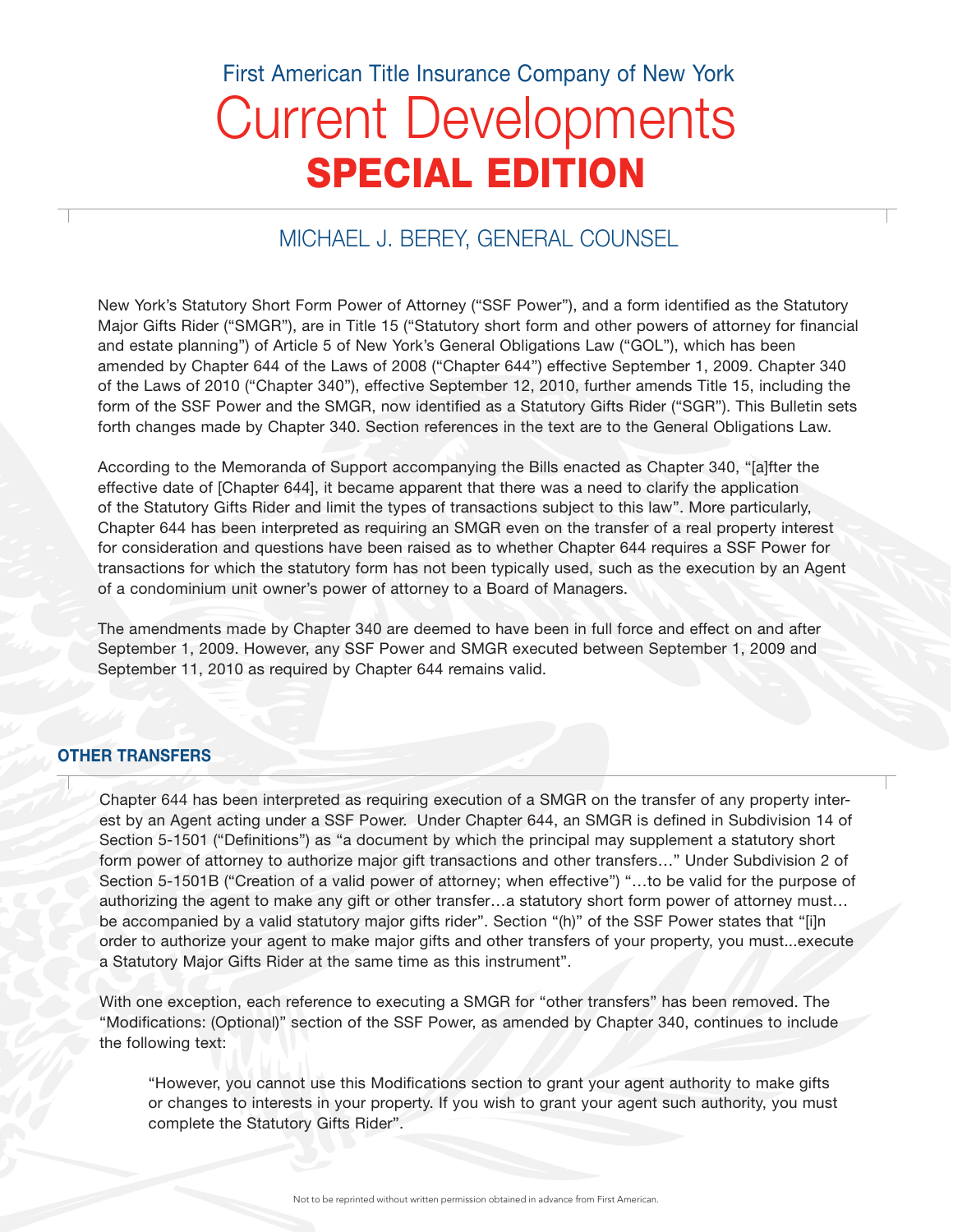It is believed that retention of "changes to interests in your property" in this Section "(g)" of the SSF Power was an oversight; the legislative intention is otherwise clear. Under Title 15 as amended by Chapter 340, a SGR must be executed concurrently with a SSF Power when the total amount of gifts made by the Agent under a Power in any one calendar year exceeds five hundred dollars.

#### EXCLUDED TRANSACTIONS

Title 15, as amended by Chapter 644, has been interpreted as requiring the use of a SSF Power, or a non-statutory power complying with the requirements of that Chapter, for transactions in which a SSF Power has not typically been used. For example, certain recording offices have rejected condominium unit owner powers of attorney to Boards of Managers for non-compliance with the requirements of Title 15.

Chapter 340 amends the definition of "Power of attorney" in Section 5-1501 to exclude the powers of attorney listed in new Section 1501C ("Powers of attorney excluded from this title"). The following are among the types of transactions excluded from the application of Title 15:

"A power to the extent it is coupled with an interest in the subject of the power"

"A power given to or for the benefit of a creditor in connection with a loan or other credit transaction"

"A power given to facilitate [the] transfer or disposition of one or more specific stocks, bonds or other assets, whether real, personal or intangible".

"A power authorizing a third party to prepare, execute, deliver, submit and/or file a document or instrument with a government or governmental subdivision, agency or instrumentality or other third party".

It is unclear when the last two of the above-listed exclusions are to be applied in real estate transactions.

"A power contained in a partnership agreement, limited liability company operating agreement, declaration of trust, declaration of condominium, condominium by-laws, condominium offering plan or other instrument or agreement or instrument governing the internal affairs of an entity authorizing a director, officer, shareholder, employee, partner, limited partner, member, unit owner, manager or other person to take lawful action relating to that entity".

"A power given to a condominium managing agent to take action in connection with the use, management and operation of a condominium unit"

The last two provisions are intended to exclude the usual unit owner's power of attorney to a Board of Managers from the requirements of Title 15.

However, Section 5-1501C further provides that "[n]othing in this section shall be deemed to prohibit use of a statutory short form power of attorney or a nonstatutory power of attorney in connection with any of the transactions described in this section".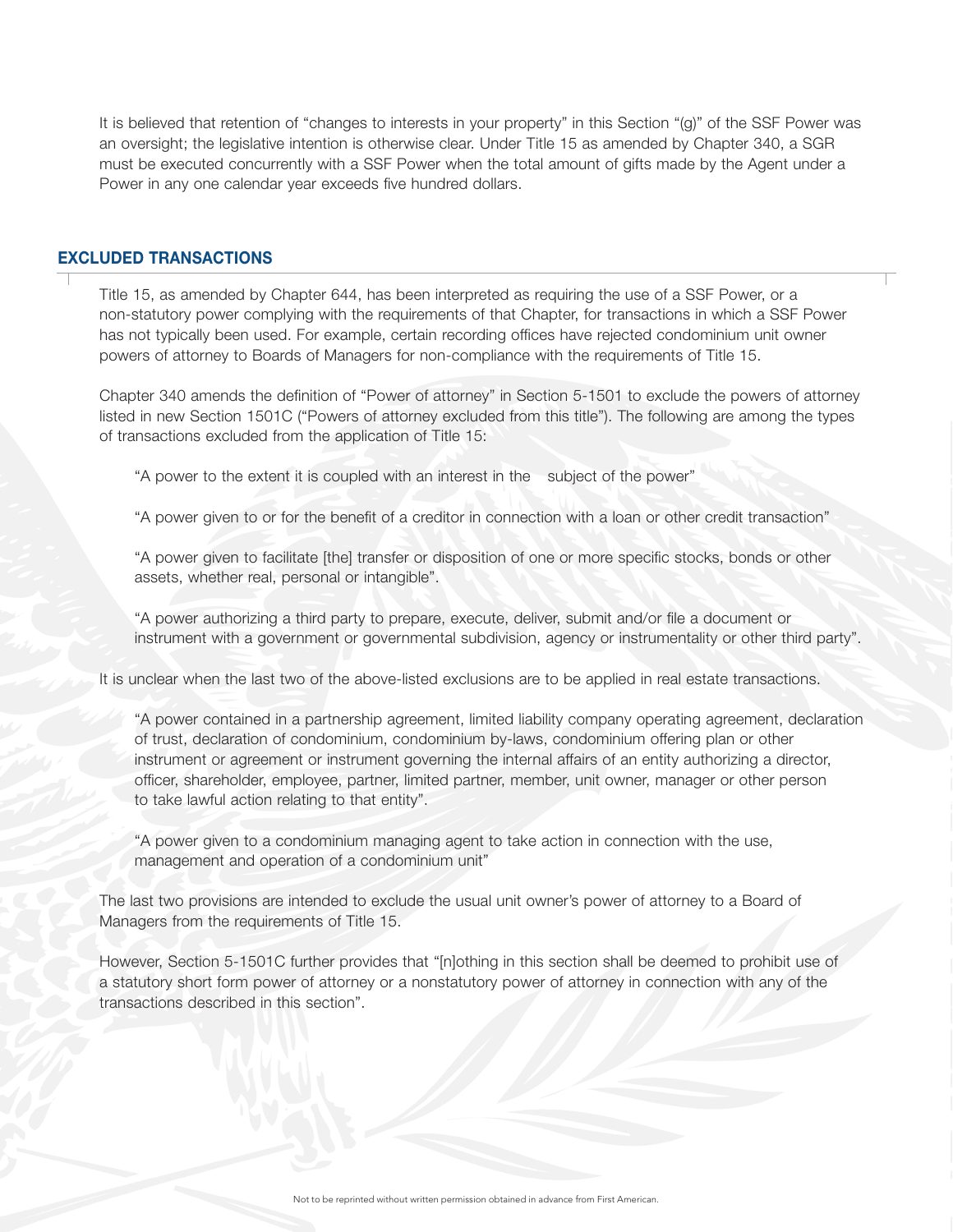#### PRINCIPALS AND AGENTS

A "Power of Attorney" is executed by a Principal, which term is defined in Section 5-1501 under Chapter 644 to mean "an individual who is eighteen years of age or older who executes a power of attorney". Chapter 340 amends the definition of "Principal" to make it clear that the individual who is the Principal must be "acting for himself or herself and not as a fiduciary or an official of any legal, governmental or commercial entity".

Section 5-1508 ("Co-agents and successor agents") has been amended to resolve the question as to whether an agent must be a natural person. New subdivision 4 provides that "[a]ny person, other than an estate or trust, may act as an agent, co-agent or successor agent under a power of attorney". A "Person" continues to be defined in Section 5-1501 as being:

"an individual, whether acting for himself or herself, or as a fiduciary or as an official of any legal, governmental or commercial entity (including, but not limited to, any such entity identified in this subdivision), corporation, business trust, estate, venture, government, governmental subdivision, government agency, government entity, government instrumentality, public corporation, or any other legal or commercial entity".

A Power executed by a Principal under Section 5-1501B is valid notwithstanding that it is later executed by the Agent, even when the Principal becomes incapacitated during the interim period. Chapter 340 amends Subdivision 1(c) of Section 5-1501B to clarify that a power of attorney is valid if any Agent and, if applicable, any Successor Agent later executes the Power.

Further, new Subdivision 7 of Section 5-1504 ("Acceptance of statutory short form power of attorney") provides that a SSF Power or a non-statutory power of attorney ("Power") shall be accepted for recording when there is more than one Agent if signed by only one Agent, unless the Agents are required to act jointly, in which case all agents with joint authority must execute the Power for it to be recorded. Signatures of agents, as well as the Principal, still must be acknowledged for the Power to be accepted for recording.

When there are multiple Agents with several authority or a Successor Agent or Successor Agents appointed, and the Power is recorded with the signature(s) of less than all of them, there has been a question as to how the Power could be later signed by the other Agent(s) or Successor Agent(s) and then recorded, particularly if the original, recorded Power was unavailable. Subdivision 7 of Section 5-1504 provides that "[w]hen a successor agent or co-agent authorized to act separately from any other agents presents a certified copy of a recorded [SSF Power] or non-statutory power of attorney with the agent's signature acknowledged, the instrument shall be accepted for recording".

Subdivision 2 of Section 5-1508 ("Co-agents and successor agents"), under Chapter 644, provides that successor agents can be designated to serve if "every" initial or predecessor Agent is no longer serving as an agent. As amended, the subdivision now provides, instead, that Successor Agents can be designated to serve if "any" initial or predecessor agent is no longer serving as an Agent. The SSF Power, as revised by Chapter 340, has provision for the principal to insert specific "Rules" governing the succession of agents.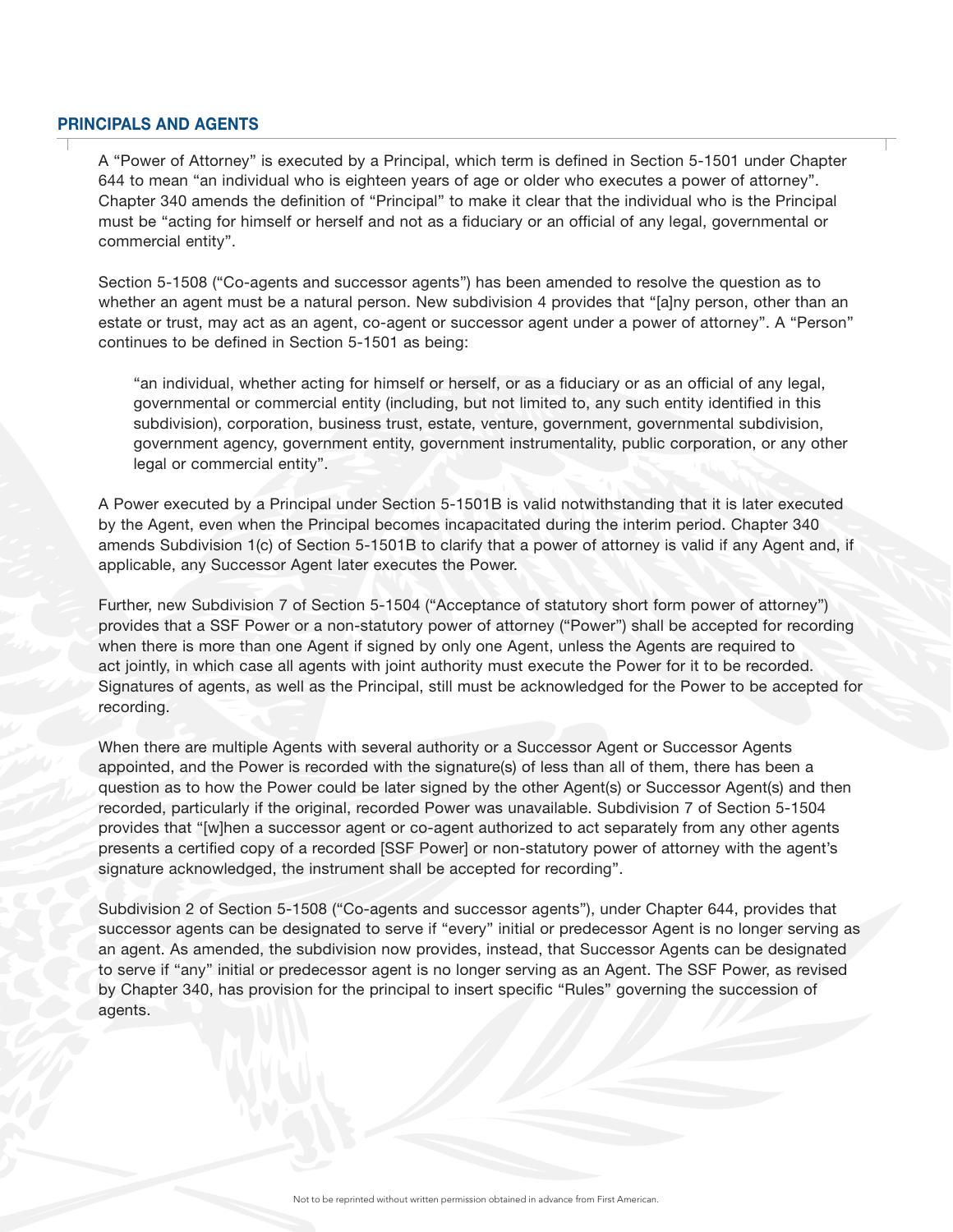#### **REVOCATIONS**

Subdivision 6 of Section 5-1511 ("Termination or revocation of power of attorney; notice"), under Chapter 644, provides that execution of a Power revokes any Power previously executed by the Principal unless the Principal expressly provides otherwise. Under amended Subdivision 6, execution of a Power does not automatically revoke any prior Power executed by the Principal. To the same effect, Section "(e)" of the SSF Power, as revised by Chapter 340, states that "[t]his Power of Attorney does not revoke any Powers of Attorney previously executed by me unless I have stated otherwise below, under 'Modifications'". Section 31 of Chapter 340 provides that "any revocation of a prior power of attorney that was delivered to the agent before the effective date of this act" remains effective.

If a previous appointment of an Agent is not revoked, under Section "(e)" of the revised SSF Power, "each agent can act separately unless you indicate under "Modifications" [in the SSF Power] that the agents with the same authority are to act together".

Subdivision 3 of Section 5-1511, under Chapter 644, provides that a Principal may revoke a Power by delivering notice of revocation to the Agent. As amended by Chapter 340, Subdivision 3 states that notice to an Agent that the Power is no longer effective can be made "in person or by sending a signed and dated revocation by mail, courier, electronic transmission or facsimile to the agent's last known address".

Further, under new Subdivision 5(B) of Section 5-1511, "(t)ermination of an agent's authority or of the power of attorney is not effective as to the agent until the agent has received a revocation as required by subdivision three of this section. An agent is deemed to have received a revocation when it has been delivered to the agent in person, or within a reasonable time after it has been sent by mail, courier, electronic transmission or facsimile in accordance with subdivision three of this section".

Amended Subdivision 4 of Section 5-1511 also states that when a Power is recorded the Principal shall also record a revocation of the Power "in the office in which the power of attorney is recorded". The requirement in Chapter 644 that a third party have actual notice of the revocation for it to be effective has been removed.

Subdivision 2, under Chapter 644, also provides that when the Principal and the Agent are married the Agent's authority terminates on their divorce, the annulment of the marriage, or the issuance of a "declaration of nullity", unless stated otherwise in the Power. Chapter 340 removes reference to a "declaration of nullity".

Subdivision 5 of Section 5-1504 ("Acceptance of statutory short form power of attorney"), under Chapter 644, authorizes a third party to require an Agent to execute an acknowledged affidavit with specific representations to confirm that the Power is in full force and effect. Chapter 340 amends that Subdivision to add a provision allowing the affidavit to state, when the Agent is the Principal's spouse, that the agent "does not have actual notice that the marriage has been terminated by divorce or annulment" or that, notwithstanding a divorce or annulment, the Power expressly provides that divorce or annulment does not terminate the Agent's authority.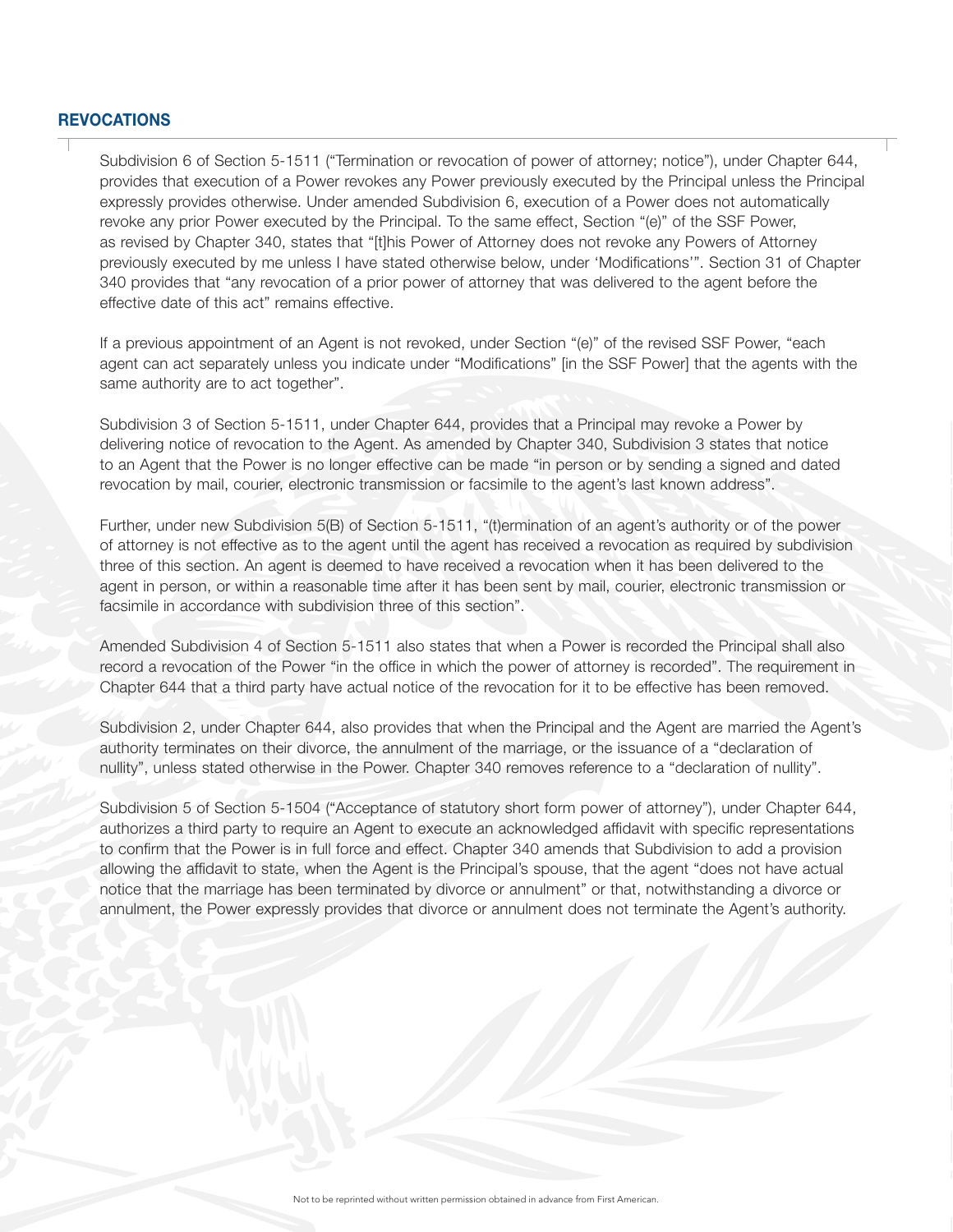#### DOMICILE

Section 5-1512 ("Powers of attorney executed in other jurisdictions"), under Chapter 644, provides that "a power of attorney executed in another state or jurisdiction in compliance with the law of that state or jurisdiction or the law of this state is valid in this state, regardless of whether the principal is a domiciliary of" New York State.

As amended by Chapter 340, under Section 5-1512, a Power executed, as required by Section 5-1501B ("Creation of a valid power of attorney; when effective"), by a domiciliary of New York in another state or jurisdiction is valid in New York. This does not appear to be a substantive change.

However, that Section, as amended, further states that "[a] power of attorney executed in this State by a domiciliary of another state or jurisdiction in compliance with the law of that state or jurisdiction or the law of this state is valid" in New York.

#### WITNESSES-STATUTORY GIFTS RIDER

As has been the case for a SMGR under Chapter 644, the signature of a Principal to a SGR must be "witnessed by two persons who are not named in the instrument as permissible recipients of gifts". Chapter 340 amends Subdivision 9 of Section 5-1514 (now "Major Gifts and other transfers") to allow the person acknowledging the signature of the Principal on the SGR to be one of the witnesses.

#### GRANT OF AUTHORITY

A Principal grants his or her Agent the authority to take certain actions by initialing in brackets next to subjects listed in the Grant of Authority Section "(f)" of the SSF Power, or by the Principal completing and initialing item "P" for "[e]ach of the matters identified by the following subjects", which subjects are then identified by reference to the applicable letter in the list. The "subjects" listed are defined in Sections 5-1502-A through 5-1502N.

Section 5-1502A ("Construction-real estate transactions"), Section 5-1502B ("Construction-chattel and goods transactions"), and Section 5-1502C ("Construction-bond, share and commodity transactions"), as amended by Chapter 340, provides that the Principal, by initialing that subject, as applicable, in the Grant of Authority section of the SSF Power (or by including that subject by reference in item "P"), authorizes the agent for such transactions to create, modify or revoke a trust, unless doing so constitutes a gift transaction for which a SGR is required. Similarly, Section 5-1502L ("Construction-retirement benefit transactions") has been amended; initialing item "L" on the list of subjects in the Grant of Authority section of the SSF Power, or by listing "L" in item "P", authorizes the Agent to "prepare, execute and deliver" a trust agreement for retirement benefit transactions, unless doing so constitutes a gift, for which a SGR is required.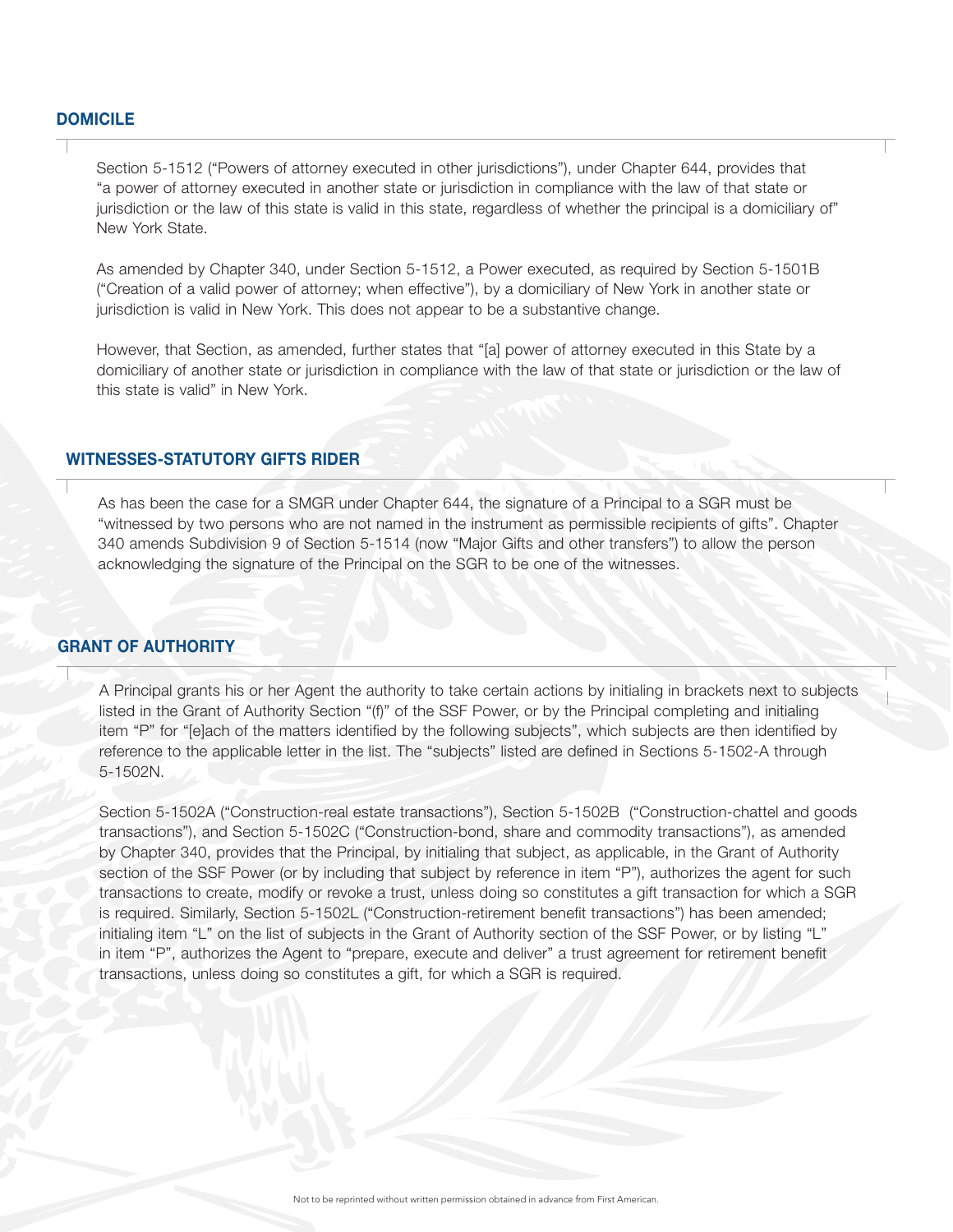#### LAW REVISION COMMISSION ("LRC")

Section 30 of Chapter 340 directs the LRC to study the implementation of Title 15 and, in doing so, to "consult with individuals and entities regularly engaged in the utilization of such title, and those individuals and entities affected by the provisions of such title".

The LRC shall submit to the Governor and the Legislature, the text of Chapter 340 states by September 1, 2010, a preliminary report with recommendations regarding the SGR; a further report is to be submitted on or before January 1, 2012.

The First American form with the revised SSF Power and SGR accompanies this Bulletin.

Michael J. Berey, General Counsel First American Title Insurance Company of New York No. 124. August 18, 2010 mberey@firstam.com



**First American Title Insurance Company** 

© 2010 First American Financial Corporation. All rights reserved. ▼ NYSE: FAF

First American Title Insurance Company makes no express or implied warranty respecting the information presented and assumes nance no express or implied to<br>FIRST AMERICAN TITLE is a trademark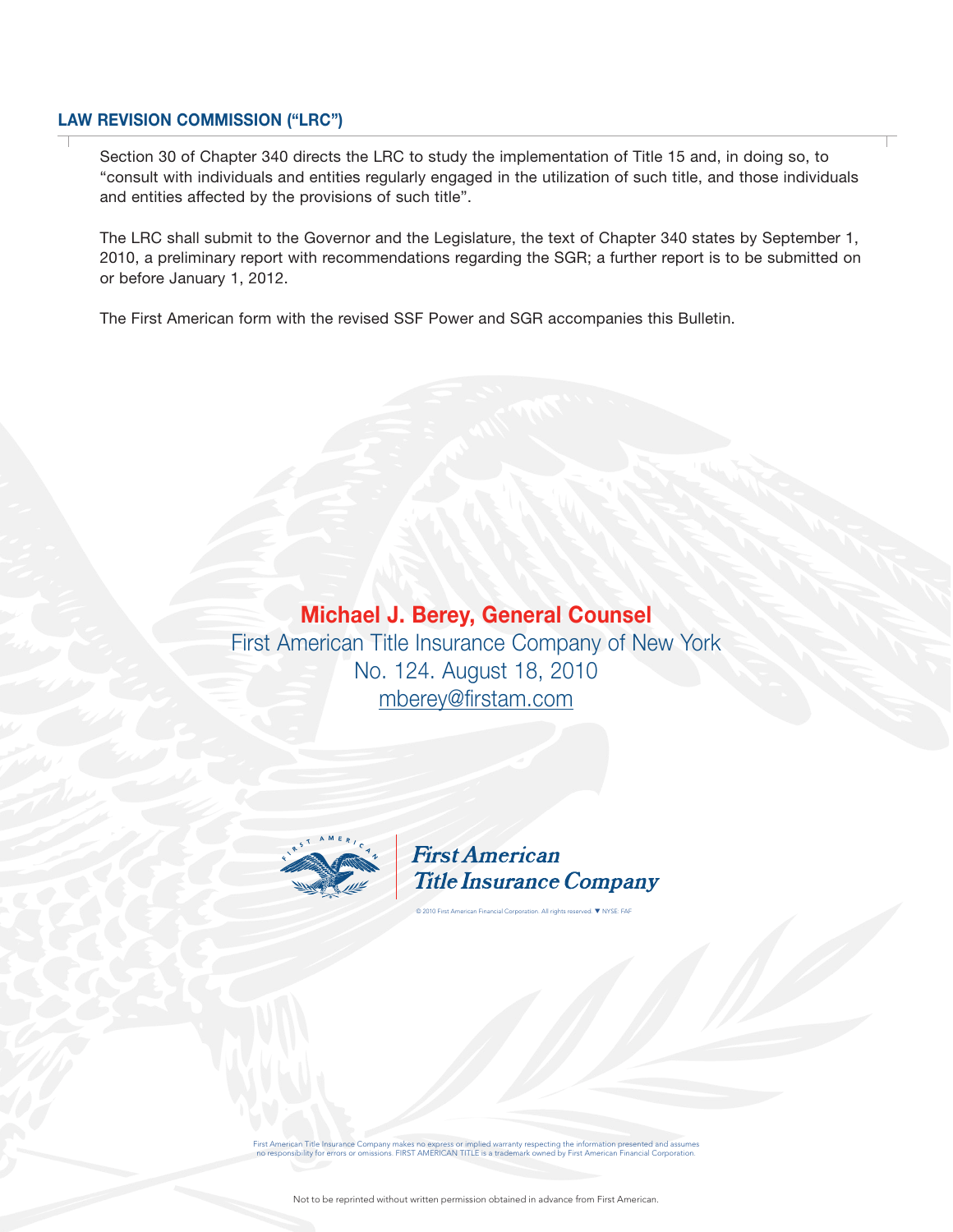

## **POWER OF ATTORNEY NEW YORK STATUTORY SHORT FORM**

**(a) CAUTION TO THE PRINCIPAL: Your Power of Attorney is an important document. As the "principal," you give the person whom you choose (your "agent") authority to spend your money and sell or dispose of your property during your lifetime without telling you. You do not lose your authority to act even though you have given your agent similar authority.** 

**When your agent exercises this authority, he or she must act according to any instructions you have provided or, where there are no specific instructions, in your best interest. "Important Information for the Agent" at the end of this document describes your agent's responsibilities.** 

**Your agent can act on your behalf only after signing the Power of Attorney before a notary public.** 

**You can request information from your agent at any time. If you are revoking a prior Power of Attorney, you should provide written notice of the revocation to your prior agent(s) and to any third parties who may have acted upon it, including the financial institutions where your accounts are located.** 

**You can revoke or terminate your Power of Attorney at any time for any reason as long as you are of sound mind. If you are no longer of sound mind, a court can remove an agent for acting improperly.** 

**Your agent cannot make health care decisions for you. You may execute a "Health Care Proxy" to do this.** 

**The law governing Powers of Attorney is contained in the New York General Obligations Law, Article 5, Title 15. This law is available at a law library, or online through the New York State Senate or Assembly websites, www.senate.state.ny.us or www.assembly.state.ny.us.** 

**If there is anything about this document that you do not understand, you should ask a lawyer of your own choosing to explain it to you.**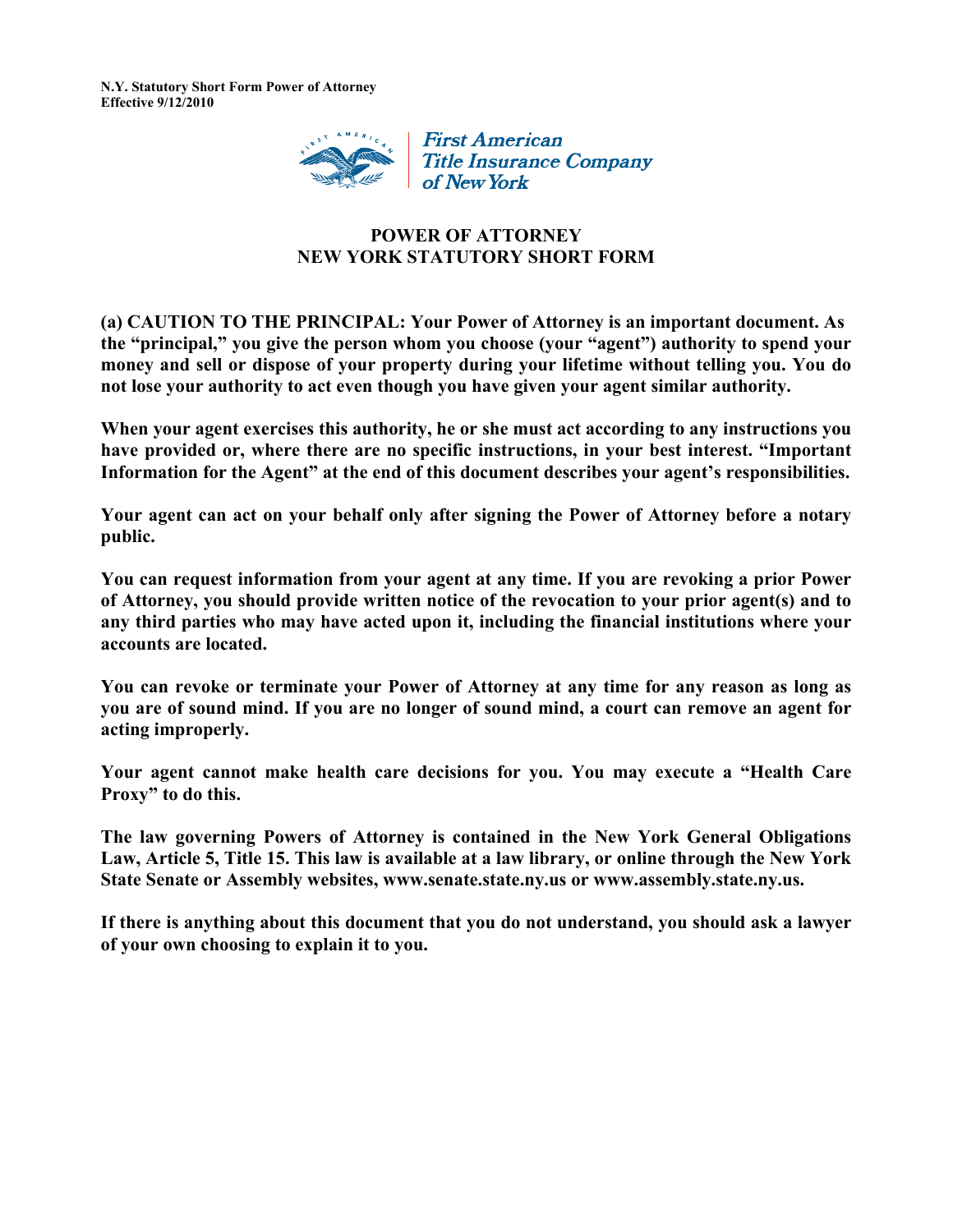#### **(b) DESIGNATION OF AGENT(S):**

**I**, **hereby appoint:** 

## **name and address of principal**

 $\overline{a}$  as my agent(s)

**name(s) and address(es) of agent(s)** 

**If you designate more than one agent above, they must act together unless you initial the statement below.** 

**(\_\_\_\_) My agents may act SEPARATELY.** 

#### **(c) DESIGNATION OF SUCCESSOR AGENT(S): (OPTIONAL)**

**If any agent designated above is unable or unwilling to serve, I appoint as my successor agent(s):** 

**\_\_\_\_\_\_\_\_\_\_\_\_\_\_\_\_\_\_\_\_\_\_\_\_\_\_\_\_\_\_\_\_\_\_\_\_\_\_\_\_\_\_\_\_\_\_\_\_\_\_\_\_\_\_\_\_\_\_\_\_\_\_\_\_\_\_\_\_\_\_\_\_\_\_\_\_\_\_\_\_ name(s) and address(es) of successor agent(s)** 

**Successor agents designated above must act together unless you initial the statement below.** 

**(\_\_\_\_) My successor agents may act SEPARATELY.** 

**You may provide for specific succession rules in this section. Insert specific succession provisions here:** 

**\_\_\_\_\_\_\_\_\_\_\_\_\_\_\_\_\_\_\_\_\_\_\_\_\_\_\_\_\_\_\_\_\_\_\_\_\_\_\_\_\_\_\_\_\_\_\_\_\_\_\_\_\_\_\_\_\_\_\_\_\_\_\_\_\_\_\_\_\_\_\_\_\_\_\_\_\_\_\_\_ \_\_\_\_\_\_\_\_\_\_\_\_\_\_\_\_\_\_\_\_\_\_\_\_\_\_\_\_\_\_\_\_\_\_\_\_\_\_\_\_\_\_\_\_\_\_\_\_\_\_\_\_\_\_\_\_\_\_\_\_\_\_\_\_\_\_\_\_\_\_\_\_\_\_\_\_\_\_\_\_ \_\_\_\_\_\_\_\_\_\_\_\_\_\_\_\_\_\_\_\_\_\_\_\_\_\_\_\_\_\_\_\_\_\_\_\_\_\_\_\_\_\_\_\_\_\_\_\_\_\_\_\_\_\_\_\_\_\_\_\_\_\_\_\_\_\_\_\_\_\_\_\_\_\_\_\_\_\_\_\_** 

**(d) This POWER OF ATTORNEY shall not be affected by my subsequent incapacity unless I have stated otherwise below, under "Modifications".** 

**(e) This POWER OF ATTORNEY does not revoke any Powers of Attorney previously executed by me unless I have stated otherwise below, under "Modifications."** 

**If you do not intend to revoke your prior Powers of Attorney, and if you have granted the same authority in this Power of Attorney, as you granted to another agent in a prior Power of Attorney, each agent can act separately unless you indicate under "Modifications" that the agents with the same authority are to act together.**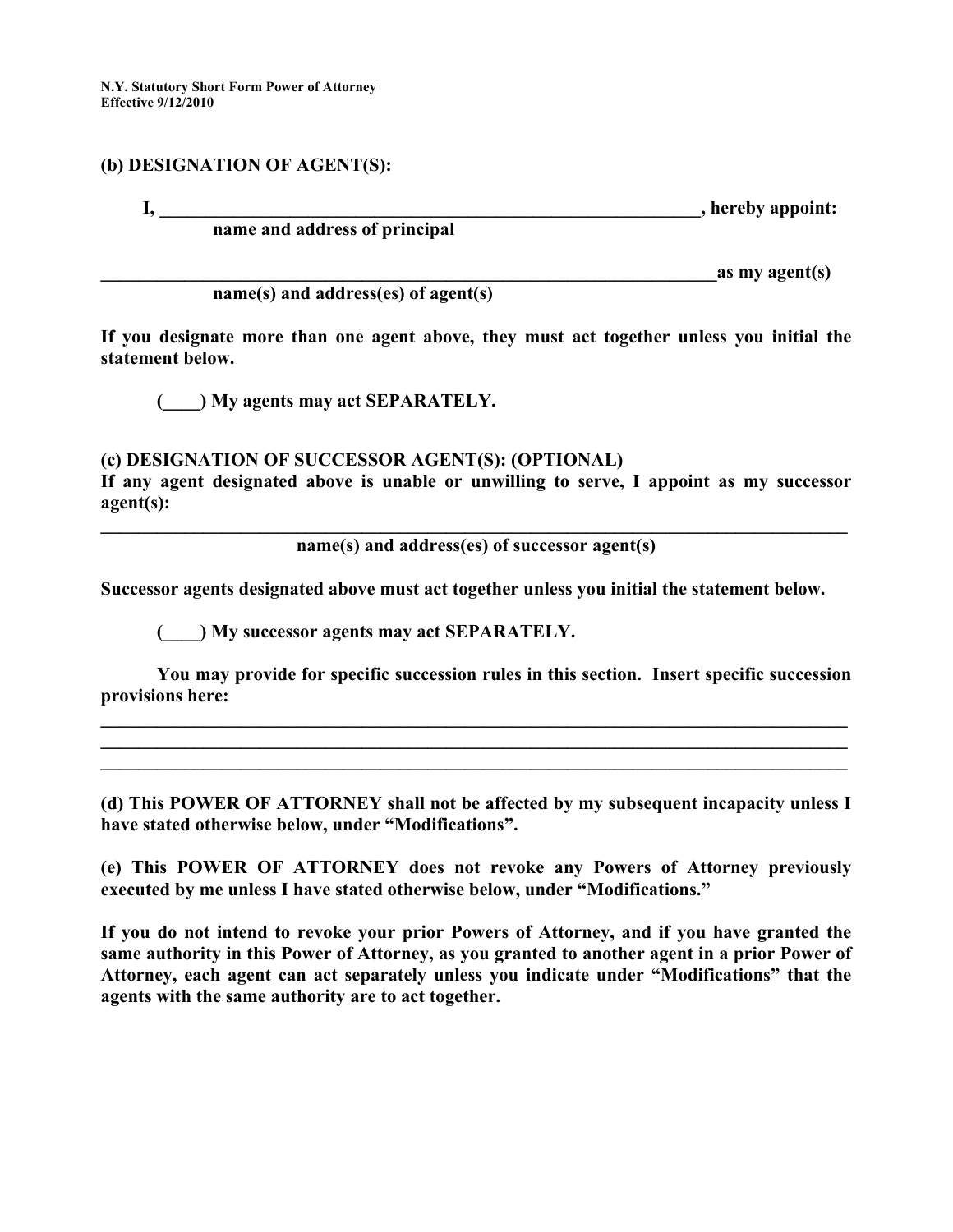## **(f) GRANT OF AUTHORITY:**

**To grant your agent some or all of the authority below, either** 

**(1) Initial the bracket at each authority you grant, or** 

**(2) Write or type the letters for each authority you grant on the blank line at (P), and initial the bracket at (P). If you initial (P), you do not need to initial the other lines.** 

**I grant authority to my agent(s) with respect to the following subjects as defined in sections 5- 1502A through 5-l502N of the New York General Obligations Law:** 

- **(\_\_\_\_) (A) real estate transactions;**
- **(\_\_\_\_) (B) chattel and goods transactions;**
- **(\_\_\_\_) (C) bond, share, and commodity transactions;**
- **(\_\_\_\_) (D) banking transactions;** 
	- **(\_\_\_\_) (E) business operating transactions;**
- **(\_\_\_\_) (F) insurance transactions;**
- **(\_\_\_\_) (G) estate transactions;**
- **(\_\_\_\_) (H) claims and litigation;**
- **(\_\_\_\_) (I) personal and family maintenance. If you grant your agent this authority, it will allow the agent to make gifts that you customarily have made to individuals, including the agent, and charitable organizations. The total amount of all such gifts in any one calendar year cannot exceed five hundred dollars;**
- **(\_\_\_\_) (J) benefits from governmental programs or civil or military service;**
- **(\_\_\_\_) (K) health care billing and payment matters; records, reports, and statements;**
- **(\_\_\_\_) (L) retirement benefit transactions;**
- **(\_\_\_\_) (M) tax matters;**
- **(\_\_\_\_) (N) all other matters;** 
	- **(\_\_\_\_) (O) full and unqualified authority to my agent(s) to delegate any or all of**
	- **the foregoing powers to any person or persons whom my agent(s) select;**
- **(\_\_\_\_) (P) EACH of the matters identified by the following letters \_\_\_\_\_**\_\_\_\_\_\_\_\_\_\_\_\_\_\_\_\_\_.

 **You need not initial the other lines if you initial line (P).** 

#### **(g) MODIFICATIONS: (OPTIONAL)**

 **In this section, you may make additional provisions, including language to limit or supplement authority granted to your agent.** 

**However, you cannot use this Modifications section to grant your agent authority to make gifts or changes to interests in your property. If you wish to grant your agent such authority, you MUST complete the Statutory Gifts Rider.** 

**\_\_\_\_\_\_\_\_\_\_\_\_\_\_\_\_\_\_\_\_\_\_\_\_\_\_\_\_\_\_\_\_\_\_\_\_\_\_\_\_\_\_\_\_\_\_\_\_\_\_\_\_\_\_\_\_\_\_\_\_\_\_\_\_\_\_\_\_\_\_\_\_\_\_\_\_\_\_\_\_ \_\_\_\_\_\_\_\_\_\_\_\_\_\_\_\_\_\_\_\_\_\_\_\_\_\_\_\_\_\_\_\_\_\_\_\_\_\_\_\_\_\_\_\_\_\_\_\_\_\_\_\_\_\_\_\_\_\_\_\_\_\_\_\_\_\_\_\_\_\_\_\_\_\_\_\_\_\_\_\_ \_\_\_\_\_\_\_\_\_\_\_\_\_\_\_\_\_\_\_\_\_\_\_\_\_\_\_\_\_\_\_\_\_\_\_\_\_\_\_\_\_\_\_\_\_\_\_\_\_\_\_\_\_\_\_\_\_\_\_\_\_\_\_\_\_\_\_\_\_\_\_\_\_\_\_\_\_\_\_\_**  $\mathcal{L} = \{ \mathcal{L} \mathcal{L} \mathcal{L} \mathcal{L} \mathcal{L} \mathcal{L} \mathcal{L} \mathcal{L} \mathcal{L} \mathcal{L} \mathcal{L} \mathcal{L} \mathcal{L} \mathcal{L} \mathcal{L} \mathcal{L} \mathcal{L} \mathcal{L} \mathcal{L} \mathcal{L} \mathcal{L} \mathcal{L} \mathcal{L} \mathcal{L} \mathcal{L} \mathcal{L} \mathcal{L} \mathcal{L} \mathcal{L} \mathcal{L} \mathcal{L} \mathcal{L} \mathcal{L} \mathcal{L} \mathcal{L} \$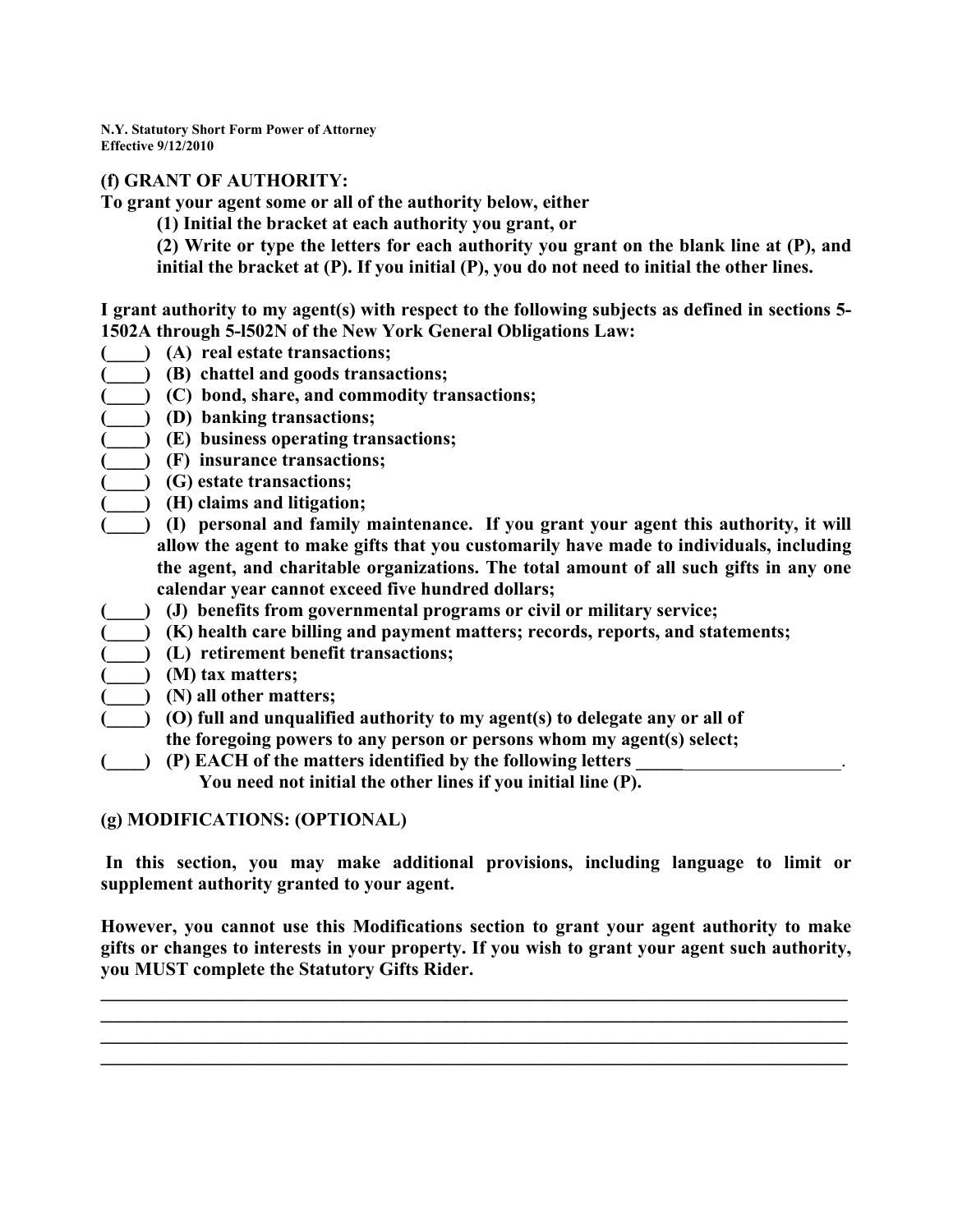#### **(h) CERTAIN GIFTS TRANSACTIONS: STATUTORY GIFTS RIDER (OPTIONAL)**

**In order to authorize your agent to make gifts in excess of an annual total of \$500 for all gifts described in (I) of the grant of authority section of this document (under personal and family maintenance), you must initial the statement below and execute a Statutory Gifts Rider at the same time as this instrument. Initialing the statement below by itself does not authorize your agent to make gifts. The preparation of the Statutory Gifts Rider should be supervised by a lawyer.** 

**(\_\_\_\_) (SGR) I grant my agent authority to make gifts in accordance with the terms and conditions of the Statutory Gifts Rider that supplements this statutory Power of Attorney.** 

#### **(i) DESIGNATION OF MONITOR(S): (OPTIONAL)**

**IF YOU WISH TO APPOINT MONITOR(S), INITIAL AND FILL IN THE SECTION BELOW:** 

**( ) I wish to designate\_\_\_\_\_\_\_\_\_\_\_\_\_\_\_\_\_\_\_\_\_\_\_\_\_\_\_\_\_\_\_\_\_\_\_\_\_\_\_\_\_\_\_\_, whose address(es)is(are)\_\_\_\_\_\_\_\_\_\_\_\_\_\_\_\_\_\_\_\_\_\_\_\_\_\_\_\_\_\_\_\_\_\_\_\_\_\_\_\_\_\_\_\_\_\_\_\_\_\_\_\_\_\_\_\_\_\_\_\_\_\_\_\_,** 

 **as monitor(s). Upon the request of the monitor(s), my agent(s) must provide the monitor(s) with a copy of the power of attorney and a record of all transactions done or made on my behalf. Third parties holding records of such transactions shall provide the records to the monitor(s) upon request.** 

**\_\_\_\_\_\_\_\_\_\_\_\_\_\_\_\_\_\_\_\_\_\_\_\_\_\_\_\_\_\_\_\_\_\_\_\_\_\_\_\_\_\_\_\_\_\_\_\_\_\_\_\_\_\_\_\_\_\_\_\_\_\_\_\_\_\_\_\_\_\_\_\_\_\_\_\_\_\_\_.** 

**(j) COMPENSATION OF AGENT(S): (OPTIONAL) Your agent is entitled to be reimbursed from your assets for reasonable expenses incurred on your behalf. If you ALSO wish your agent(s) to be compensated from your assets for services rendered on your behalf, initial the statement below. If you wish to define "reasonable compensation", you may do so above, under "Modifications."** 

**(\_\_\_\_) My agent(s) shall be entitled to reasonable compensation for services rendered.** 

**(k) ACCEPTANCE BY THIRD PARTIES: I agree to indemnify the third party for any claims that may arise against the third party because of reliance on this Power of Attorney. I understand that any termination of this Power of Attorney, whether the result of my revocation of the Power of Attorney or otherwise, is not effective as to a third party until the third party has actual notice or knowledge of the termination.**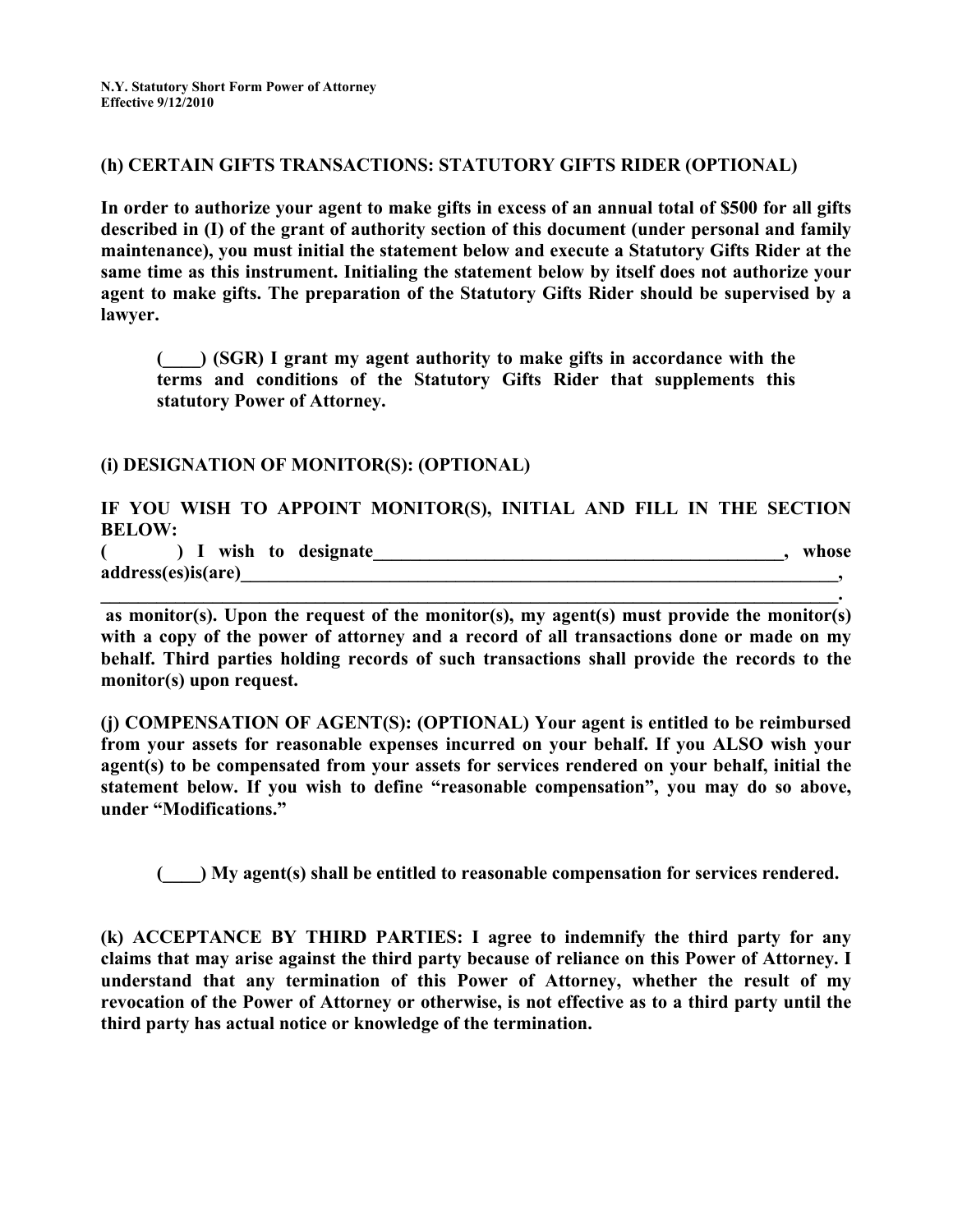**(l) TERMINATION: This Power of Attorney continues until I revoke it or it is terminated by my death or other event described in section 5-1511 of the General Obligations Law.** 

**Section 5-1511 of the General Obligations Law describes the manner in which you may revoke your Power of Attorney, and the events which terminate the Power of Attorney.** 

## **(m) SIGNATURE AND ACKNOWLEDGMENT:**

In Witness Whereof I have hereunto signed my name on \_\_\_\_\_\_\_\_\_\_\_\_\_\_\_\_\_\_\_\_,20\_\_\_.

**PRINCIPAL signs here: =>\_\_\_\_\_\_\_\_\_\_\_\_\_\_\_\_\_\_\_\_\_\_\_\_\_\_\_\_\_\_\_\_\_\_\_\_\_\_\_\_\_\_\_\_\_\_\_\_\_\_** 

State of **the state**  $\left( \begin{array}{ccc} 0 & 0 & 0 \\ 0 & 0 & 0 \\ 0 & 0 & 0 \\ 0 & 0 & 0 \\ 0 & 0 & 0 \\ 0 & 0 & 0 \\ 0 & 0 & 0 \\ 0 & 0 & 0 \\ 0 & 0 & 0 \\ 0 & 0 & 0 \\ 0 & 0 & 0 \\ 0 & 0 & 0 \\ 0 & 0 & 0 \\ 0 & 0 & 0 & 0 \\ 0 & 0 & 0 & 0 \\ 0 & 0 & 0 & 0 \\ 0 & 0 & 0 & 0 \\ 0 & 0 & 0 & 0 \\ 0 & 0 & 0 & 0 \\$ **County of \_\_\_\_\_\_\_\_\_) ss.:** 

**On the \_\_\_ day of \_\_\_\_\_\_\_\_ in the year before me, the undersigned, personally appeared All the set of set of set of set of set of set of set of satisfactory**  $\overline{\phantom{a}}$ , personally known to me or proved to me on the basis of satisfactory **evidence to be the individual(s) whose name(s) is (are) subscribed to the within instrument and acknowledged to me that he/she/they executed the same in his/her/their capacity(ies), and that by his/her their signature(s) on the instrument, the individual(s), or the person upon behalf of which the individual(s) acted, executed the instrument.** 

**\_\_\_\_\_\_\_\_\_\_\_\_\_\_\_\_\_\_\_\_\_\_\_\_\_\_\_ Signature and Office of individual taking acknowledgment** 

## **(n) IMPORTANT INFORMATION FOR THE AGENT:**

**When you accept the authority granted under this Power of Attorney, a special legal relationship is created between you and the principal. This relationship imposes on you legal responsibilities that continue until you resign or the Power of Attorney is terminated or revoked. You must:** 

**(1) act according to any instructions from the principal, or, where there are no instructions, in the principal's best interest;** 

**(2) avoid conflicts that would impair your ability to act in the principal's best interest;** 

**(3) keep the principal's property separate and distinct from any assets you own or control, unless otherwise permitted by law;** 

**(4) keep a record or all receipts, payments, and transactions conducted for the principal; and** 

**(5) disclose your identity as an agent whenever you act for the principal by writing or printing the principal's name and signing your own name as "agent" in either of the following manners: (Principal's Name) by (Your Signature) as Agent, or (Your Signature) as Agent for (Principal's Name).**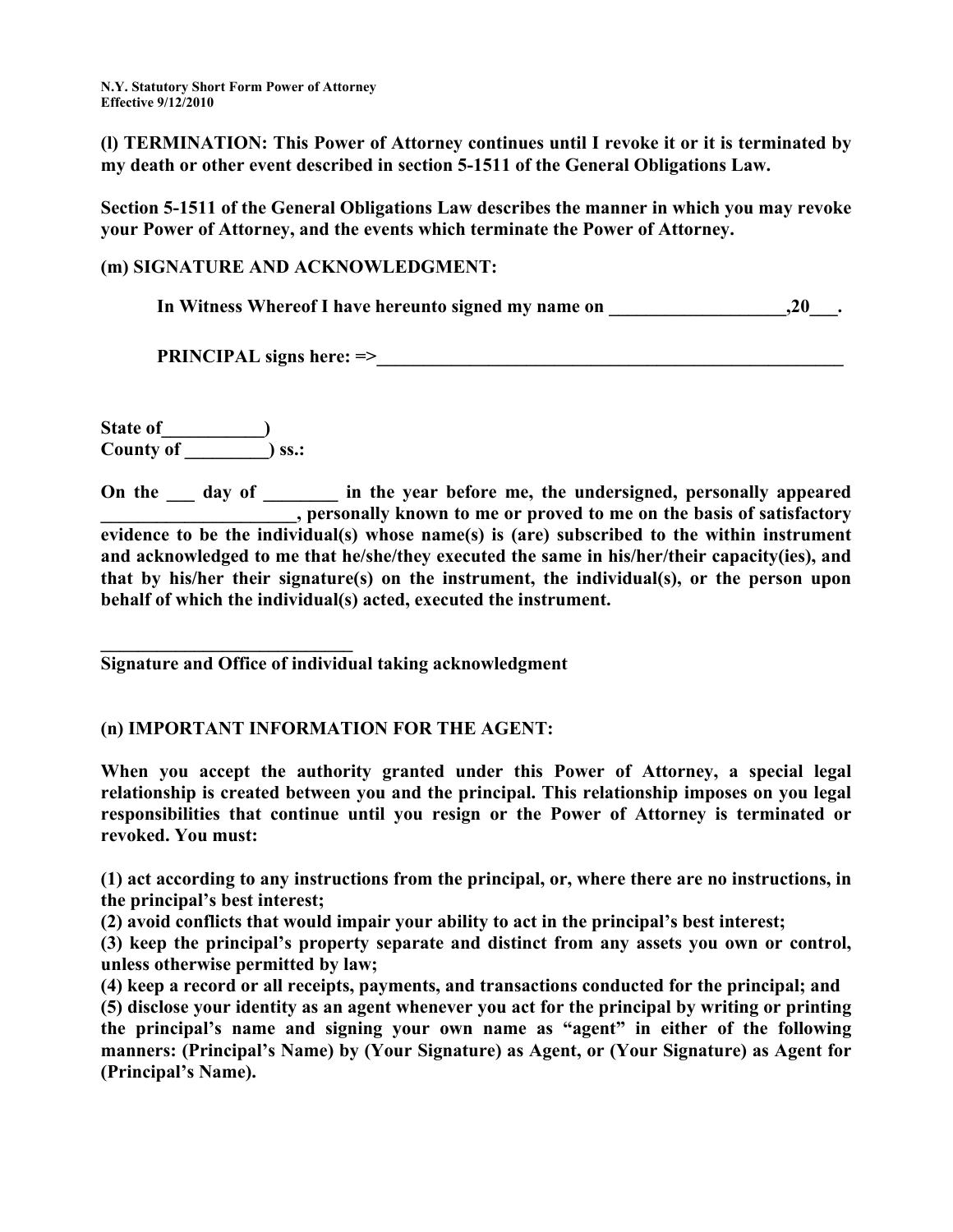**You may not use the principal's assets to benefit yourself or anyone else or make gifts to yourself or anyone else unless the principal has specifically granted you that authority in this document, which is either a Statutory Gifts Rider attached to a statutory Short Form Power of Attorney or a non-statutory Power of Attorney. If you have that authority, you must act according to any instructions of the principal or, where there are no such instructions, in the principal's best interest. You may resign by giving written notice to the principal and to any co-agent, successor agent, monitor if one has been named in this document, or the principal's guardian if one has been appointed. If there is anything about this document or your responsibilities that you do not understand, you should seek legal advice.** 

**Liability of agent:** 

**The meaning of the authority given to you is defined in New York's General Obligations Law, Article 5, Title 15. If it is found that you have violated the law or acted outside the authority granted to you in the Power of Attorney, you may be liable under the law for your violation.** 

**(o) AGENT'S SIGNATURE AND ACKNOWLEDGMENT OF APPOINTMENT:** 

 **It is not required that the principal and the agent(s) sign at the same time, nor that multiple agents sign at the same time.** 

**I/we, I/we,** *I/we,* **<b>***I/we, C I/we, C C <i>C C <i>C C C C C C C C C C C C C C C C C C C C C C C C* **Attorney. I am/we are the person(s) identified therein as agent(s) for the principal named therein.** 

 **I/we acknowledge my/our legal responsibilities.** 

 $Agent(s) sign(s) here: ==>$ 

**==>** \_\_\_\_\_\_\_\_\_\_\_\_\_\_\_\_\_\_\_\_\_\_\_\_\_\_\_\_\_\_\_\_\_\_\_\_\_\_\_\_\_\_\_\_\_\_\_\_\_\_\_

**State of\_\_\_\_\_\_\_\_\_\_\_) County of \_\_\_\_\_\_\_\_\_) ss.:** 

**\_\_\_\_\_\_\_\_\_\_\_\_\_\_\_\_\_\_\_\_\_\_\_\_\_\_\_** 

On the <u>section</u> day of <u>section in the year before me, the undersigned, personally appeared</u> **\_\_\_\_\_\_\_\_\_\_\_\_\_\_\_\_\_\_\_\_\_, personally known to me or proved to me on the basis of satisfactory evidence to be the individual(s) whose name(s) is (are) subscribed to the within instrument and acknowledged to me that he/she/they executed the same in his/her/their capacity(ies), and that by his/her their signature(s) on the instrument, the individual(s), or the person upon behalf of which the individual(s) acted, executed the instrument.** 

**Signature and Office of individual taking acknowledgment**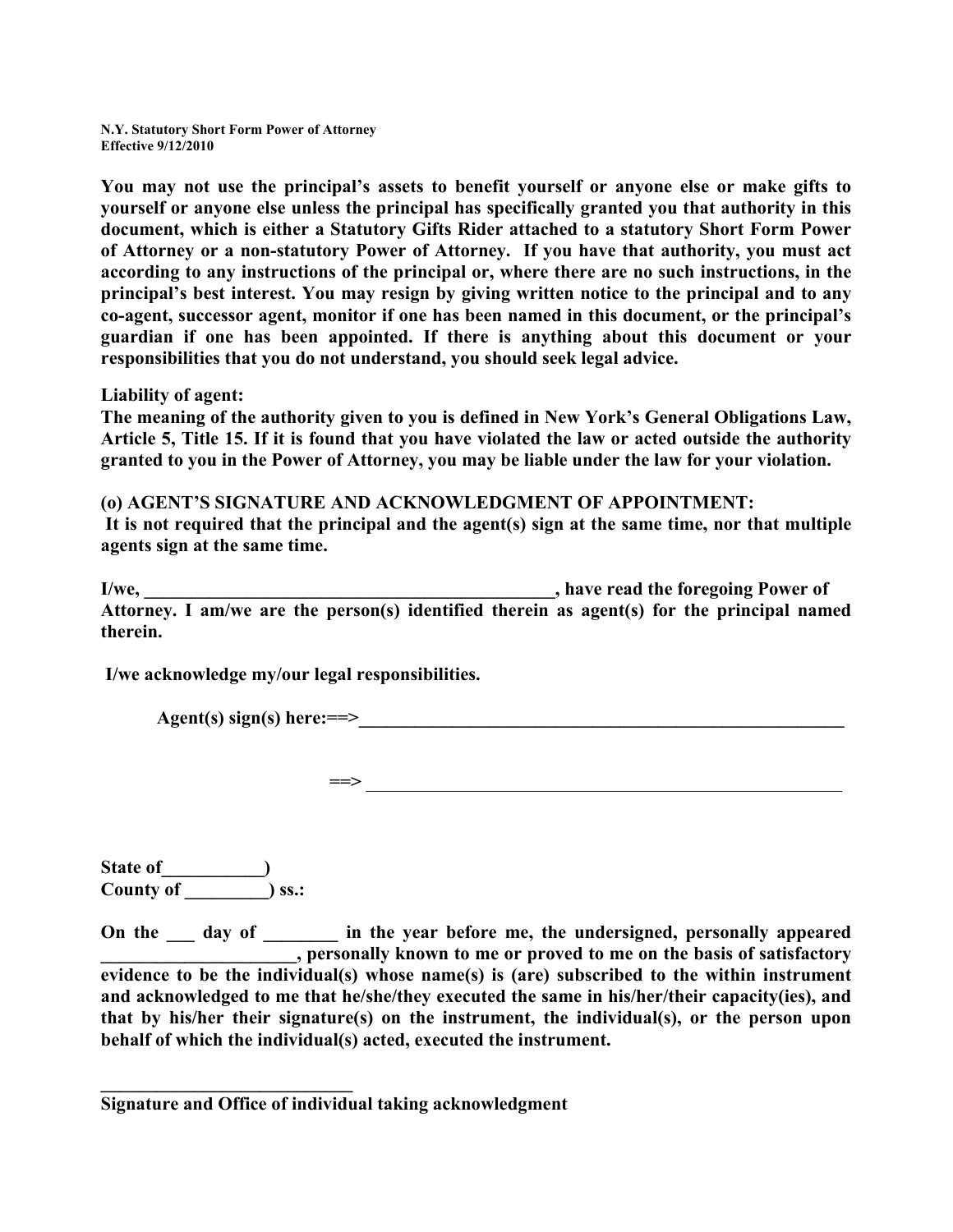#### **(p) SUCCESSOR AGENT'S SIGNATURE AND ACKNOWLEDGEMENT OF APPOINTMENT**:

**It is not required that the principal and the successor agent(s), if any, sign at the same time, nor that multiple successor agents sign at the same time. Furthermore, successor agents can not use this Power of Attorney unless the agent(s) designated above is/are unable or unwilling to serve.** 

**I/we, \_\_\_\_\_\_\_\_\_\_\_\_\_\_\_\_\_\_\_\_\_\_\_\_\_\_\_\_\_\_\_\_\_\_\_\_, have read the foregoing Power of Attorney, I am/we are the person(s) identified therein as successor agent(s) for the principal named therein.** 

 $Successor Agent(s) sign(s) here ==>$ 

 **==> \_\_\_\_\_\_\_\_\_\_\_\_\_\_\_\_\_\_\_\_\_\_\_\_\_\_\_\_\_\_\_\_\_\_\_\_\_** 

**State of \_\_\_\_\_\_\_\_\_\_) County of \_\_\_\_\_\_\_\_\_\_\_) ss.:** 

On the <u>same day of succession in the year sector</u> before me, the undersigned, personally appeared **\_\_\_\_\_\_\_\_\_\_\_\_\_\_\_\_\_\_\_\_\_, personally known to me or proved to me on the basis of satisfactory evidence to be the individual(s) whose name(s) is (are) subscribed to the within instrument and acknowledged to me that he/she/they executed the same in his/her/their capacity(ies), and that by his/her their signature(s) on the instrument, the individual(s), or the person upon behalf of which the individual(s) acted, executed the instrument.** 

**Signature and Office of individual taking acknowledgment** 

**State of \_\_\_\_\_\_\_\_\_\_) County of \_\_\_\_\_\_\_\_\_\_\_) ss.:** 

**\_\_\_\_\_\_\_\_\_\_\_\_\_\_\_\_\_\_\_\_\_\_\_\_\_\_\_** 

**\_\_\_\_\_\_\_\_\_\_\_\_\_\_\_\_\_\_\_\_\_\_\_\_\_\_\_** 

On the \_\_\_ day of \_\_\_\_\_\_\_ in the year \_\_\_\_\_ before me, the undersigned, personally appeared **\_\_\_\_\_\_\_\_\_\_\_\_\_\_\_\_\_\_\_\_\_, personally known to me or proved to me on the basis of satisfactory evidence to be the individual(s) whose name(s) is (are) subscribed to the within instrument and acknowledged to me that he/she/they executed the same in his/her/their capacity(ies), and that by his/her their signature(s) on the instrument, the individual(s), or the person upon behalf of which the individual(s) acted, executed the instrument.** 

**Signature and Office of individual taking acknowledgment**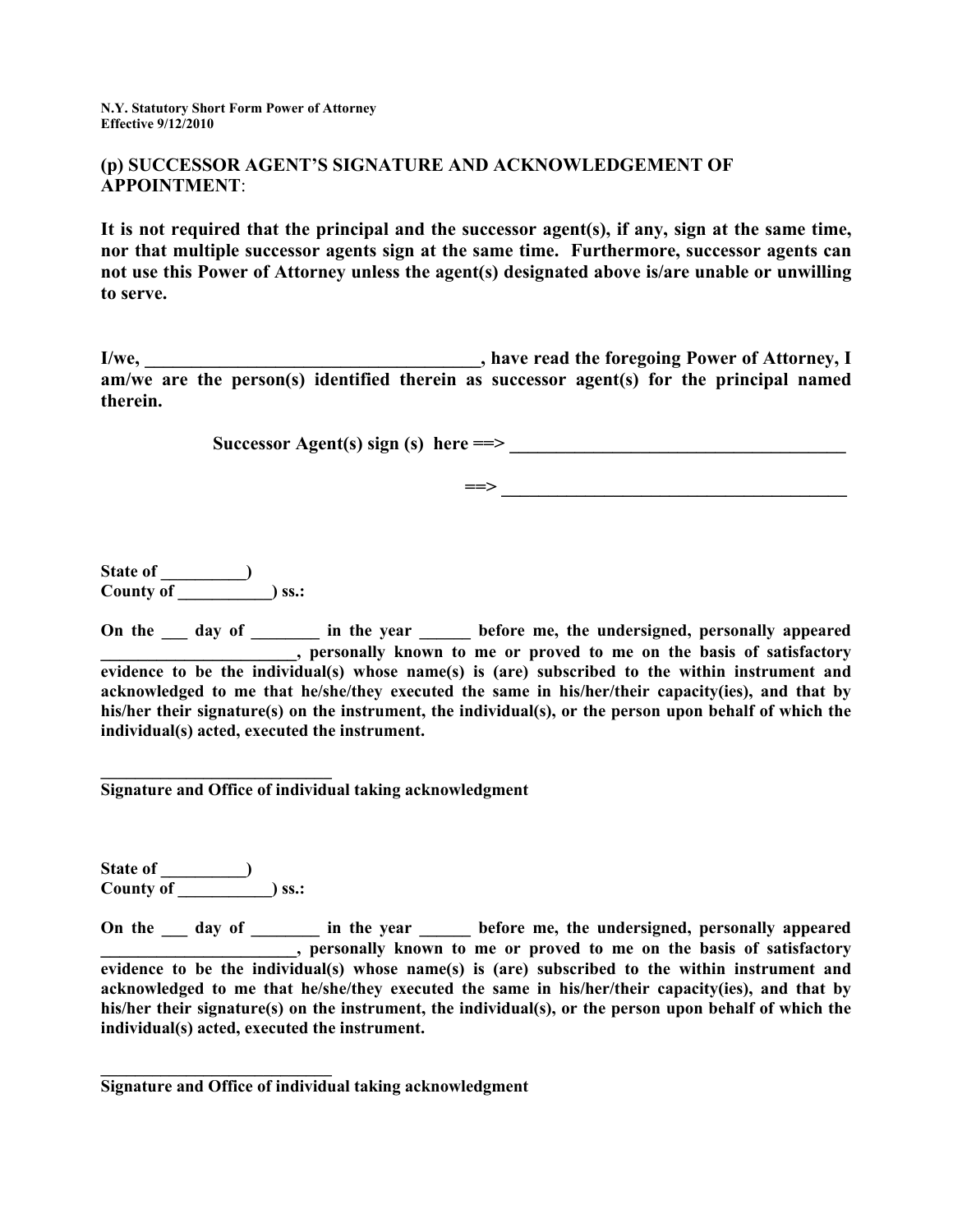> **Recorded at Request of First American Title Insurance Company of New York**

## **RETURN BY MAIL TO:**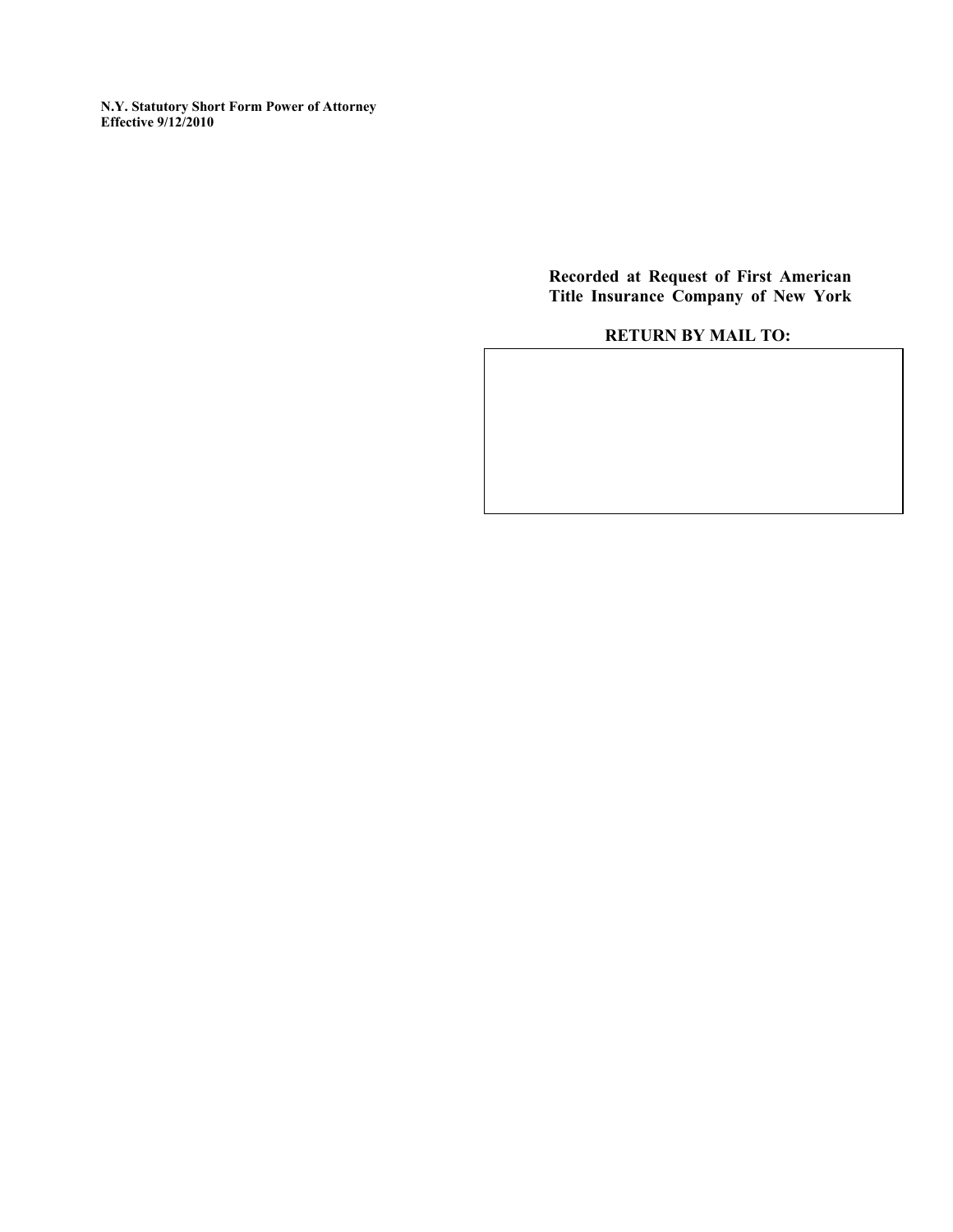

## **Affidavit Power of Attorney**

**STATE OF \_\_\_\_\_\_\_\_\_\_\_ ) COUNTY OF \_\_\_\_\_\_\_\_\_\_\_ )ss:** 

**\_\_\_\_\_\_\_\_\_\_\_\_\_\_\_\_\_\_\_\_\_\_\_\_\_\_\_\_\_\_\_\_\_, being duly sworn, deposes and says as follows:** 

 $\mathcal{L} = \{ \mathcal{L} \mid \mathcal{L} \in \mathcal{L} \}$ 

**1. This affidavit is made in connection with the (transfer)(mortgage) of property known as \_\_\_\_\_\_\_\_\_\_\_\_\_\_\_\_\_\_\_\_\_\_\_\_\_\_\_\_\_\_\_\_\_\_\_\_\_\_\_\_\_, in \_\_\_\_\_\_\_\_\_\_\_\_\_\_\_\_\_\_\_\_, New York to**   $\overline{\phantom{a}}$ 

**2. I am (the)(an) agent named in the Power of Attorney (hereafter "Power of Attorney")**  made by \_\_\_\_\_\_\_\_\_\_\_\_\_\_\_\_\_\_\_\_\_, as principal (the "Principal"), dated \_\_\_\_\_\_\_\_\_\_\_\_\_.

**3. I do not have actual notice that the Power of Attorney has been modified in any way that would affect my ability to authorize or engage in the present transaction for which the Power of Attorney is being used, or notice of any facts indicating that the Power of Attorney has been so modified.** 

**4. I do not have actual notice of the termination or revocation of the Power of Attorney, or notice of any facts indicating that the Power of Attorney has been terminated or revoked, and the Power of Attorney remains in full force and effect.** 

**5. If the Principal has been my spouse, we are not divorced and our marriage has not been annulled.** 

**6. If I am a successor agent, the prior agent is no longer able or willing to serve.** 

**Sworn to before me this \_\_\_ day of \_\_\_\_\_\_, 20\_\_.** 

**\_\_\_\_\_\_\_\_\_\_\_\_\_\_\_\_\_\_\_\_\_\_** 

**Notary Public** 

**NOTE: If multiple agents are appointed, an affidavit is to be executed by each agent.**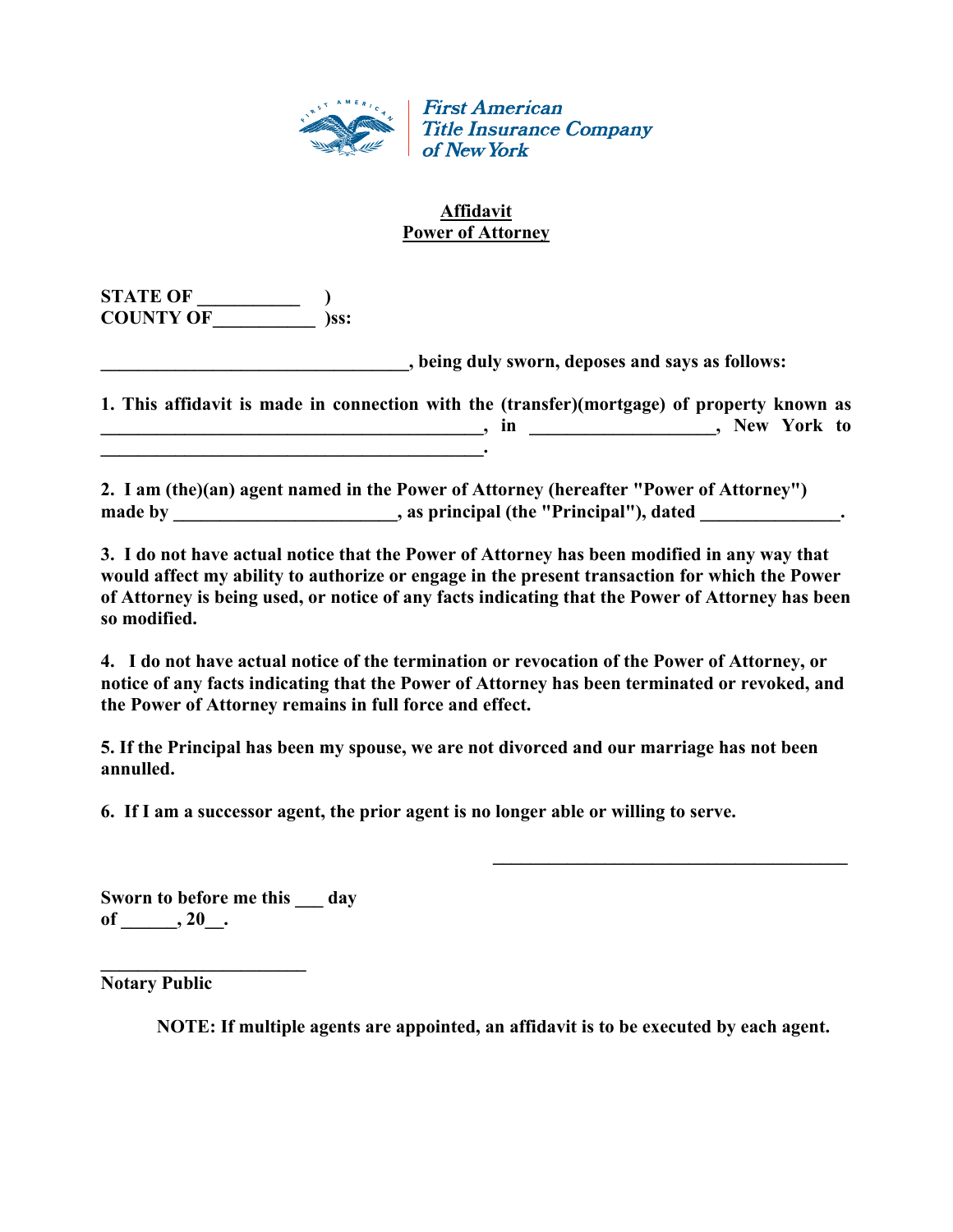**N.Y. Statutory Short Form Power of Attorney N.Y. Statutory Gifts Rider Effective 9/12/2010** 



## **POWER OF ATTORNEY NEW YORK STATUTORY GIFTS RIDER AUTHORIZATION FOR CERTAIN GIFT TRANSACTIONS**

**Attached to a New York Statutory Short Form Power of Attorney**  dated \_\_\_\_\_\_\_\_\_\_\_\_\_\_\_\_\_\_\_ made by

**CAUTION TO THE PRINCIPAL: This optional rider allows you to authorize your agent to make gifts in excess of an annual total of \$500 for all gifts described in (I) of the grant of authority section of the statutory short form Power of Attorney (under personal and family maintenance), or certain other gift transactions during your lifetime. You do not have to execute this rider if you only want your agent to make gifts described in (I) of the grant of authority section of the statutory short form Power of Attorney and you initialed "(I)" on that section of that form. Granting any of the following authority to your agent gives your agent the authority to take actions which could significantly reduce your property or change how your property is distributed at your death. "Certain gift transactions" are described in section 5-1514 of the General Obligations Law. This Gifts Rider does not require your agent to exercise granted authority, but when he or she exercises this authority, he or she must act according to any instructions you provide, or otherwise in your best interest.** 

**This Gifts Rider and the Power of Attorney it supplements must be read together as a single instrument.** 

**Before signing this document authorizing your agent to make gifts, you should seek legal advice to ensure that your intentions are clearly and properly expressed.** 

**(a) GRANT OF LIMITED AUTHORITY TO MAKE GIFTS:** 

**Granting gifting authority to your agent gives your agent the authority to take actions which could significantly reduce your property.** 

 **If you wish to allow your agent to make gifts to himself or herself, you must separately grant that authority in subdivision (c) below.**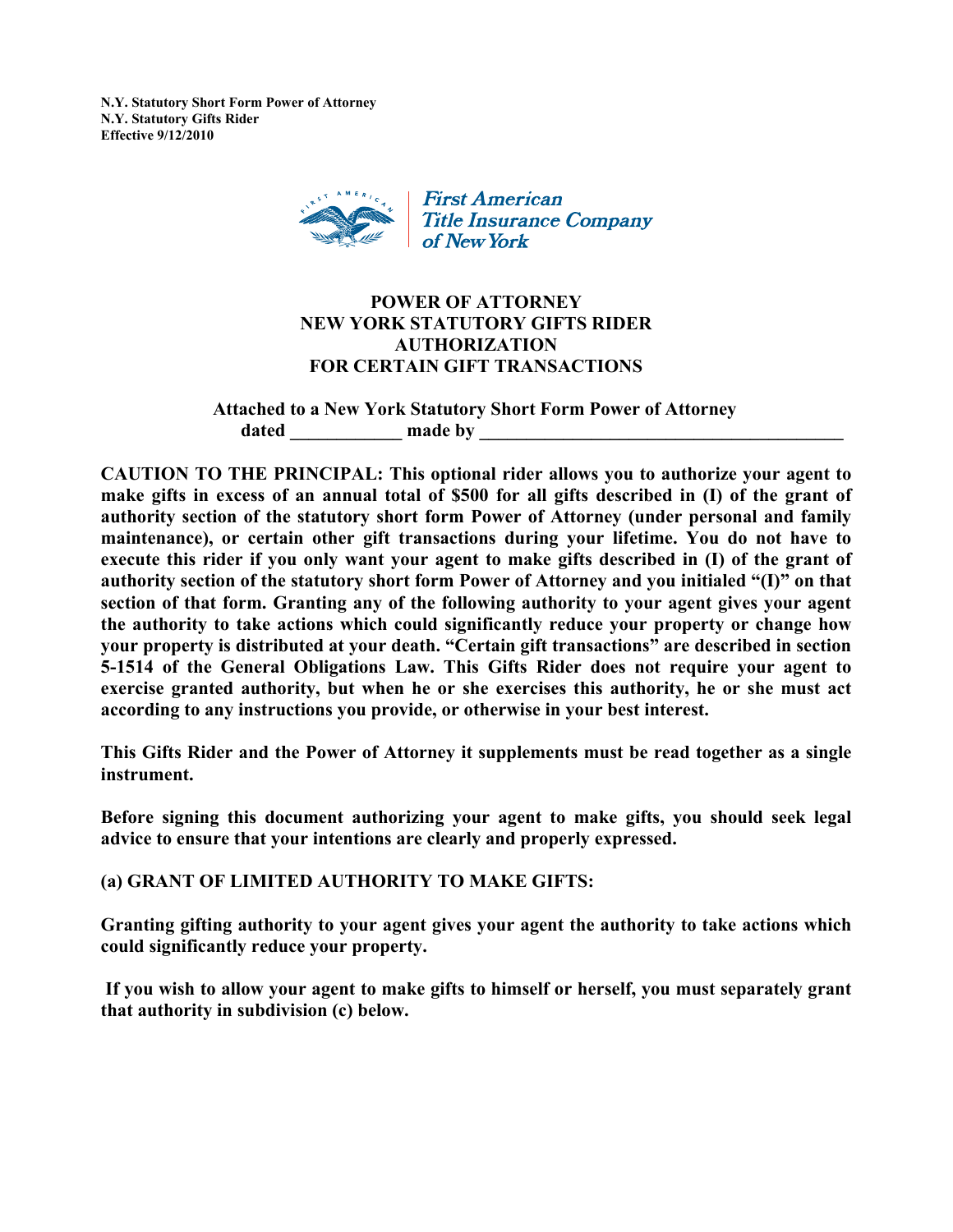**To grant your agent the gifting authority provided below, initial the bracket to the left of the authority.** 

**(\_\_\_\_) I grant authority to my agent to make gifts to my spouse, children and more remote descendants, and parents, not to exceed, for each donee, the annual federal gift tax exclusion amount pursuant to the Internal Revenue Code. For gifts to my children and more remote descendants, and parents, the maximum amount of the gift to each donee shall not exceed twice the gift tax exclusion amount, if my spouse agrees to split gift treatment pursuant to the Internal Revenue Code.** 

**This authority must be exercised pursuant to my instructions, or otherwise for purposes which the agent reasonably deems to be in my best interest.** 

**(b) MODIFICATIONS:** 

**Use this section if you wish to authorize gifts in amounts smaller than the gift tax exclusion amount, in amounts in excess of the gift tax exclusion amount, gifts to other beneficiaries, or other gift transactions.** 

**Granting such authority to your agent gives your agent the authority to take actions which could significantly reduce your property and/or change how your property is distributed at your death. If you wish to authorize your agent to make gifts to himself or herself, you must separately grant that authority in subdivision (c) below.** 

**(\_\_\_\_) I grant the following authority to my agent to make gifts pursuant to my instructions, or otherwise for purposes which the agent reasonably deems to be in my best interest:** 

**\_\_\_\_\_\_\_\_\_\_\_\_\_\_\_\_\_\_\_\_\_\_\_\_\_\_\_\_\_\_\_\_\_\_\_\_\_\_\_\_\_\_\_\_\_\_\_\_\_\_\_\_\_\_\_\_\_\_\_\_\_\_\_\_\_\_\_\_\_\_\_\_\_\_\_\_\_\_\_\_ \_\_\_\_\_\_\_\_\_\_\_\_\_\_\_\_\_\_\_\_\_\_\_\_\_\_\_\_\_\_\_\_\_\_\_\_\_\_\_\_\_\_\_\_\_\_\_\_\_\_\_\_\_\_\_\_\_\_\_\_\_\_\_\_\_\_\_\_\_\_\_\_\_\_\_\_\_\_\_\_ \_\_\_\_\_\_\_\_\_\_\_\_\_\_\_\_\_\_\_\_\_\_\_\_\_\_\_\_\_\_\_\_\_\_\_\_\_\_\_\_\_\_\_\_\_\_\_\_\_\_\_\_\_\_\_\_\_\_\_\_\_\_\_\_\_\_\_\_\_\_\_\_\_\_\_\_\_\_\_\_** 

**(c) GRANT OF SPECIFIC AUTHORITY FOR AN AGENT TO MAKE GIFTS TO HIMSELF OR HERSELF: (OPTIONAL)** 

**If you wish to authorize your agent to make gifts to himself or herself, you must grant that authority in this section, indicating to which agent(s) the authorization is granted, and any limitations and guidelines.** 

 $\mathcal{L}_\mathcal{L} = \{ \mathcal{L}_\mathcal{L} = \{ \mathcal{L}_\mathcal{L} = \{ \mathcal{L}_\mathcal{L} = \{ \mathcal{L}_\mathcal{L} = \{ \mathcal{L}_\mathcal{L} = \{ \mathcal{L}_\mathcal{L} = \{ \mathcal{L}_\mathcal{L} = \{ \mathcal{L}_\mathcal{L} = \{ \mathcal{L}_\mathcal{L} = \{ \mathcal{L}_\mathcal{L} = \{ \mathcal{L}_\mathcal{L} = \{ \mathcal{L}_\mathcal{L} = \{ \mathcal{L}_\mathcal{L} = \{ \mathcal{L}_\mathcal{$ **\_\_\_\_\_\_\_\_\_\_\_\_\_\_\_\_\_\_\_\_\_\_\_\_\_\_\_\_\_\_\_\_\_\_\_\_\_\_\_\_\_\_\_\_\_\_\_\_\_\_\_\_\_\_\_\_\_\_\_\_\_\_\_\_\_\_\_\_\_\_\_\_\_\_\_\_\_\_\_\_ \_\_\_\_\_\_\_\_\_\_\_\_\_\_\_\_\_\_\_\_\_\_\_\_\_\_\_\_\_\_\_\_\_\_\_\_\_\_\_\_\_\_\_\_\_\_\_\_\_\_\_\_\_\_\_\_\_\_\_\_\_\_\_\_\_\_\_\_\_\_\_\_\_\_\_\_\_\_\_\_** 

**(\_\_\_\_) I grant specific authority for the following agent(s) to make the following gifts to himself or herself:**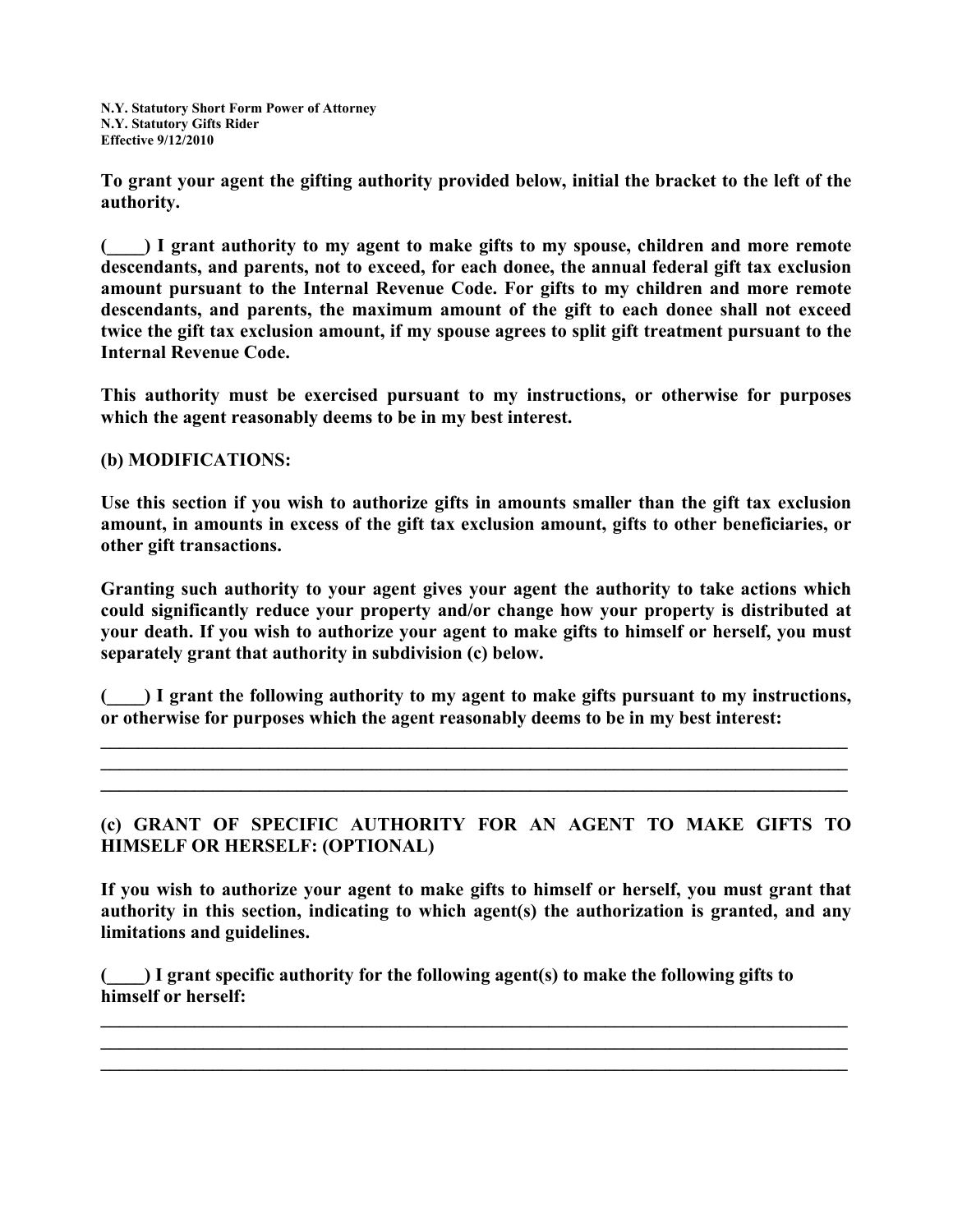**This authority must be exercised pursuant to my instructions, or otherwise for purposes which the agent reasonably deems to be in my best interest.** 

**(d) ACCEPTANCE BY THIRD PARTIES: I agree to indemnify the third party for any claims that may arise against the third party because of reliance on this Statutory Gifts Rider.** 

## **(e) SIGNATURE OF PRINCIPAL AND ACKNOWLEDGMENT:**

|  | In Witness Whereof I have hereunto signed my name on |  | $20$ . |  |
|--|------------------------------------------------------|--|--------|--|
|  |                                                      |  |        |  |

**PRINCIPAL signs here: ==> \_\_\_\_\_\_\_\_\_\_\_\_\_\_\_\_\_\_\_\_\_\_\_\_\_\_\_\_\_\_\_\_\_\_\_\_\_\_\_\_\_\_\_\_\_\_\_\_\_** 

**State of \_\_\_\_\_\_\_\_ County of \_\_\_\_\_\_\_\_) ss.:** 

**On the day of \_\_\_\_\_\_\_\_\_ in the year \_\_\_\_\_\_before me, the undersigned, personally appeared \_\_\_\_\_\_\_\_\_\_\_\_\_\_\_\_\_\_\_\_\_, personally known to me or proved to me on the basis of satisfactory evidence to be the individual(s) whose name(s) is (are) subscribed to the within instrument and acknowledged to me that he/she/they executed the same in his/her/their capacity(ies), and that by his/her their signature(s) on the instrument, the individual(s), Or the person upon behalf of which the individual(s) acted, executed the instrument.** 

**\_\_\_\_\_\_\_\_\_\_\_\_\_\_\_\_\_\_\_\_\_\_\_\_\_\_\_ Signature and Office of individual taking acknowledgment** 

## **(f) SIGNATURES OF WITNESSES:**

**By signing as a witness, I acknowledge that the principal signed the Statutory Gifts Rider in my presence and the presence of the other witness, or that the principal acknowledged to me that the principal's signature was affixed by him or her or at his or her direction. I also acknowledge that the principal has stated that this Statutory Gifts Rider reflects his or her wishes and that he or she has signed it voluntarily. I am not named herein as a permissible recipient of gifts.**